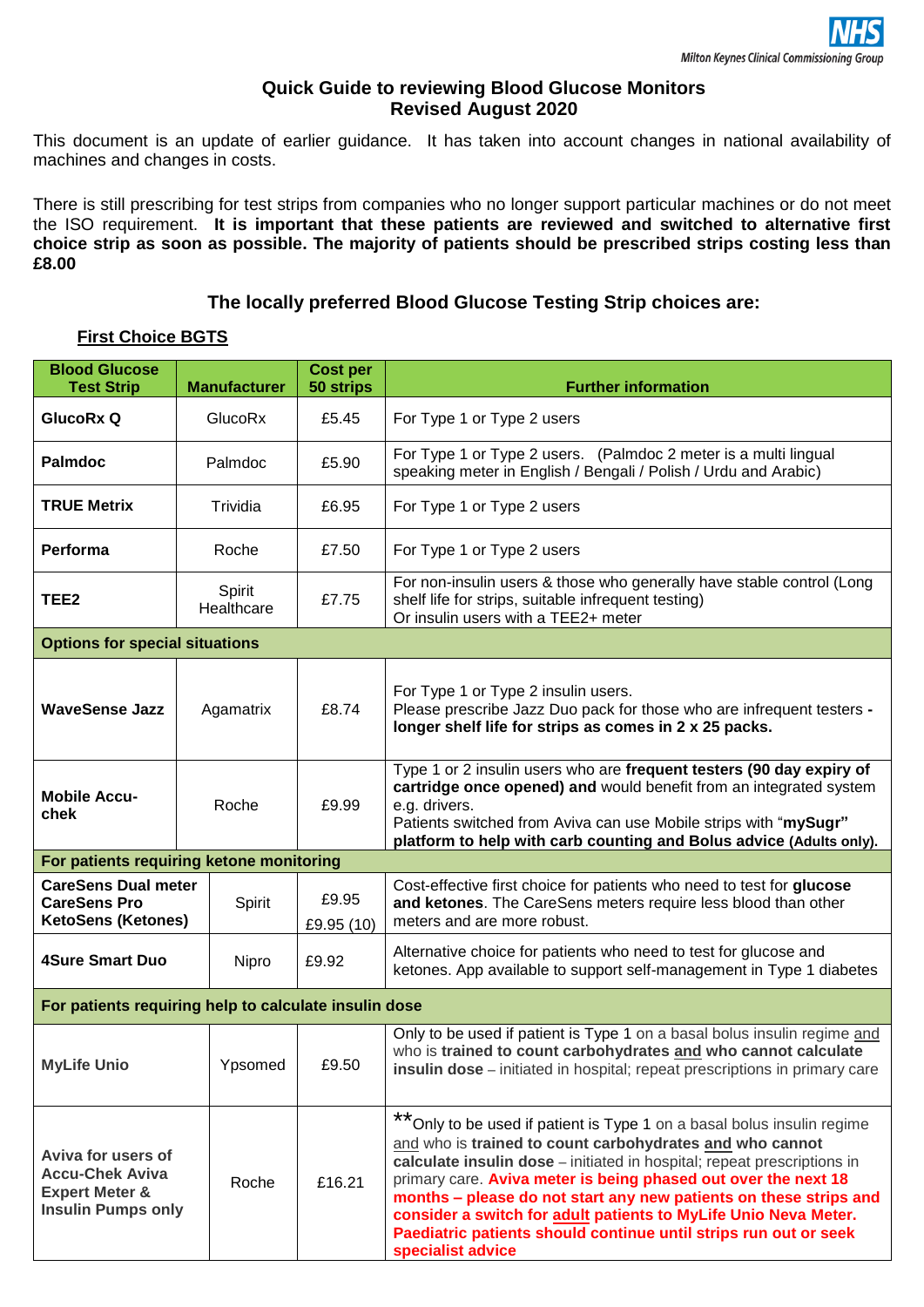| For use in patients with Insulin Pumps only – hospital initiation. |              |        |                       |  |
|--------------------------------------------------------------------|--------------|--------|-----------------------|--|
| <b>Contour Next</b>                                                | <b>Baver</b> | £15.16 | <b>Medtronic Pump</b> |  |
| <b>Freestyle Lite</b>                                              | Abbott       | £16.41 | <b>Omnipod Pump</b>   |  |
| <b>Mylife Unio</b>                                                 | Ypsomed      | £9.50  | <b>Ypsomed Pump</b>   |  |

#### **Test strips to be reviewed and switched to a first line choice where possible as high cost or discontinued.**

| <b>Blood Glucose Test Strip</b>                                                       | <b>Manufacturer</b>         | <b>Cost per 50 strips</b> |
|---------------------------------------------------------------------------------------|-----------------------------|---------------------------|
| Active Accu-chek (NB No longer in Drug<br>Tariff)                                     | Roche                       | £10.03                    |
| <b>BGStar</b>                                                                         | Sanofi                      | £14.73                    |
| <b>CareSens N</b>                                                                     | Spirit Healthcare           | £12.75                    |
| <b>Compact (NB No longer in Drug Tariff)</b>                                          | Roche                       | £16.65                    |
| <b>Contour</b>                                                                        | Bayer                       | £9.99                     |
| <b>Contour TS</b>                                                                     | Bayer                       | £9.60                     |
| <b>Freestyle</b>                                                                      | Abbott                      | £16.40                    |
| Freestyle Lite (See above - for patients<br>with insulin pumps only!)                 | Abbott                      | £16.41                    |
| <b>Freestyle Optium</b>                                                               | Abbott                      | £16.30                    |
| Glucomen Areo (No new patients to be<br>started as more than £8 for 50 strips target) | <b>Menarini Diagnostics</b> | £9.95                     |
| GlucoMen LX Sensor, Sensor Visio (no<br>longer in Drug Tariff)                        | <b>Menarini Diagnostics</b> | £15.76, £9.95,            |
| <b>GlucoRx Nexus, HCT</b>                                                             | GlucoRx                     | £8.95                     |
| <b>Mylife Pura</b>                                                                    | Ypsomed                     | £9.50                     |
| Omnitest 3 & 5                                                                        | <b>Braun Medical</b>        | £9.89, £9.89              |
| <b>OneTouch Select Plus</b>                                                           | LifeScan                    | £9.99                     |
| <b>OneTouch Verio</b>                                                                 | LifeScan                    | £15.12                    |
| <b>TRUEresult</b>                                                                     | Nipro Diagnostics           | £14.99                    |
| <b>TRUEyou</b>                                                                        | Nipro Diagnostics           | £9.92                     |

**List based on current prescribing locally and prices are based on January 2020 Drug Tariff.**

| <b>Lancets</b>                                                        |                      |                                                                                                                                                            |  |  |
|-----------------------------------------------------------------------|----------------------|------------------------------------------------------------------------------------------------------------------------------------------------------------|--|--|
| <b>Blood Glucose Test Strip</b>                                       |                      | Manufacturer Compatible lancets-                                                                                                                           |  |  |
| GlucoRx Q                                                             | GlucoRx              | GlucoRx 0.31mm/30 Gauge x 200                                                                                                                              |  |  |
| Palmdoc                                                               | Palmdoc              | Palmdoc 0.38mm/30 Gauge x 100<br>Palmdoc iCare Advanced 0.38mm/30 Gauge x 100 or 200                                                                       |  |  |
| <b>TRUE Metrix</b>                                                    | Trividia             | True Plus 0.32mm/30 Gauge x 100<br>True Plus 0195mm/33 Gauge x 100<br>True Plus 0.36mm/28 Gauge x 100                                                      |  |  |
| Performa                                                              | Roche                | Fastelix x 204                                                                                                                                             |  |  |
| TEE2                                                                  | Spirit<br>Healthcare | CareSens Lancets 0.36mm/28 Gauge x 100<br>CareSens Lancets 0.31mm/30 Gauge x 100<br>If using CareSens lancing pen                                          |  |  |
| WaveSense Jazz                                                        | Agamatrix            | AgaMatrix Ultra-Thin Lancets 0.20mm/33 Gauge x 200<br>AgaMatrix Ultra-Thin Lancets 0.35mm/28 Gauge x200<br>If using Agamatrix lancing device               |  |  |
| <b>CareSens Pro</b>                                                   | Spirit               | CareSens 0.3mm/30 gauge x 100<br>CareSens 0.35mm/28 gauge x 100                                                                                            |  |  |
| <b>Mobile Accu-chek</b>                                               | Roche                | Has integrated finger pricker so must be Fast clix lancets.<br>These have replaced softclix and mutliclix lancets<br>FastClix Lancets 0.3mm/30 Gauge x 204 |  |  |
| <b>MyLife</b>                                                         | Ypsomed              | Mylife lancets 0.3mm/30 gauge x 200                                                                                                                        |  |  |
| <b>Aviva for users of Accu-Chek</b><br><b>Aviva Expert Meter only</b> | Roche                | FastClix Lancets 0.3mm/30 Gauge x 204                                                                                                                      |  |  |